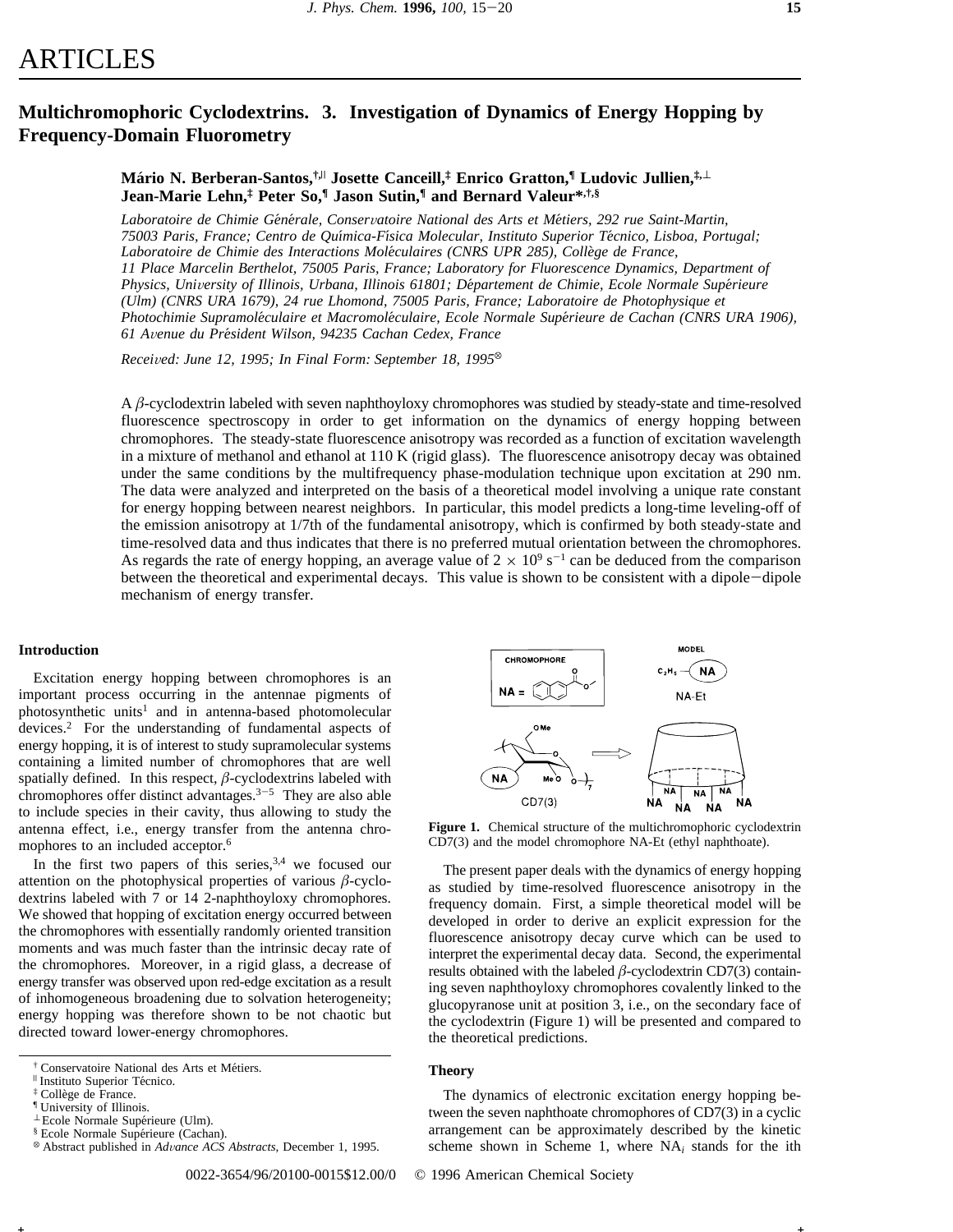**SCHEME 1**



naphthoate chromophore ( $i = 1, ..., 7$ ),  $\Gamma$  is the (common) intrinsic decay rate, and *k* is the rate constant for energy hopping, supposed to occur only between nearest neighbors. The neglect of hopping between nonneighboring pairs is based on the rapid decrease with distance of both dipole-dipole and exchange mechanisms; hopping will therefore occur through the shortest paths, that is, between nearest neighbors. The assumption of a single rate constant for all neighboring pairs implies that a common distance and orientation holds for all of them, which is only an approximation. If the chromophore  $NA<sub>1</sub>$  is excited by light absorption at time  $t = 0$ , then the time evolution of the excitation probabilities obeys the master equation



subject to the initial condition



**+ +**

The resolution of this system of differential equations yields (Appendix), with  $q_i(t) = \rho_i(t) \exp(\Gamma t)$ 



giving, as could be expected, the attainment of an excited state equilibrium at long times, all chromophores being then equally likely to be in the excited state.

In order to calculate the fluorescence anisotropy, further assumptions are required. If the orientation of the chromophores is at random and uncorrelated, then the hop of energy from a given chromophore to the next entails a major decrease of anisotropy. Indeed, detailed calculations for two-chromophore systems<sup>7</sup> show that the contribution of the indirectly excited chromophore is very small for all times. In a cyclic heptachromophoric system with nearest-neighbor interactions, while the exact calculation is wanting, the same conclusions should hold, because the directly excited molecule has only two neighbors, and the remaining four chromophores are attained only after two or more hops, that is, after almost complete depolarization. More precisely, in a two-chromophore system, ignoring the contribution of the indirectly excited chromophores leads to an error of less than 2%.7 In the heptachromophoric cyclodextrin, there are six indirectly excited chromophores but those which are excited after two or three hops have an extremely small contribution; in other words, only the two nearest neighbors of a directly excited chromophore should be considered and the error on the emission anisotropy should not exceed 4% when their contribution is ignored. Finally, assuming that the contribution of the indirectly excited chromophores to the overall fluorescence anisotropy  $r(t)$  is negligible,

$$
r(t) = r_0 q_1(t) = r_0 \left\{ \frac{1}{7} + 0.286 \left[ \exp(-0.753kt) + \exp(-3.802kt) \right] \right\}
$$
 (4)

where  $r_0$  is the fundamental anisotropy. This simple model thus predicts a triple-exponential decay with equal amplitudes, plus a constant term  $r_0/7$  that gives a leveling-off at long times. As regards the steady-state anisotropy, it is given by

$$
\bar{r} = r_0 \left[ \frac{1}{7} + 0.286 \left( \frac{1}{1 + 0.753 \frac{k}{\Gamma}} + \frac{1}{1 + 2.445 \frac{k}{\Gamma}} + \frac{1}{1 + 3.802 \frac{k}{\Gamma}} \right) \right]
$$
(5)

If  $k \gg \Gamma$ , a rapid excited state equilibrium is attained and  $\bar{r} =$  $r_0/7$ ; on the other hand, if  $k \ll \Gamma$ , the excitation remains on the initial chromophore during the lifetime and  $\bar{r} = r_0$ .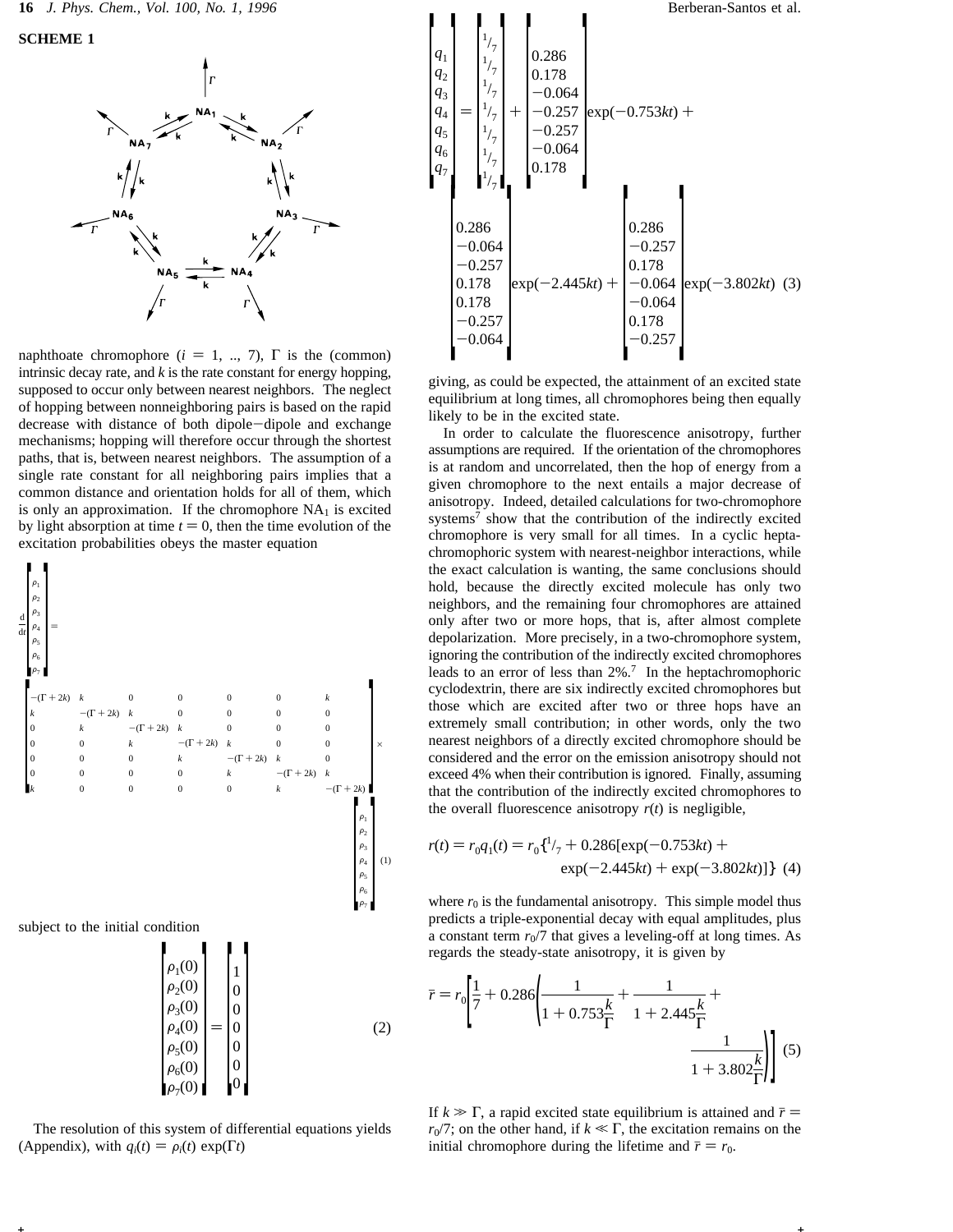

**Figure 2.** Absorption spectra (top) and excitation polarization spectra (observation wavelength: 380 nm) (bottom) of the multichromophoric cyclodextrin CD7(3) and the model chromophore NA-Et in a mixture of ethanol and methanol (9:1 v/v) at 110 K.

Supposing now that a fraction *f* of the heptachromophoric molecules does not undergo energy hopping owing to inhomogeneous broadening, the time-resolved and steady-state anisotropies will be given by

$$
r(t) = fr_0 + (1 - f)r_0 \left\{ \frac{1}{7} + 0.286[\exp(-0.753kt) + \exp(-2.445kt) + \exp(-3.802kt)] \right\}
$$
 (6)

$$
= r_0\{(1/7 + 6/7t) + 0.286(1 - t)[\exp(-0.753kt) + \exp(-2.445kt) + \exp(-3.802kt)]\}
$$

$$
\bar{r} = r_0 \left[ \frac{1}{7} + \frac{6}{7}f + 0.286(1 - f) \left( \frac{1}{1 + 0.753 \frac{k}{\Gamma}} + \frac{1}{1 + 2.445 \frac{k}{\Gamma}} + \frac{1}{1 + 3.802 \frac{k}{\Gamma}} \right) \right]
$$
(7)

the presence of a fraction of molecules not undergoing energy transfer will thus imply the increase of the steady-state anisotropy, and in particular the increase beyond  $r_0/7$  of the constant term corresponding to the long time plateau of the time-resolved anisotropy. Note that the fraction  $f$  is a function of the excitation wavelength, taking its highest values at the red edge of the vibronic bands.4

### **Results and Discussion**

 $\equiv$ 

A solution of CD7(3) in ethanol-methanol (9:1 v/v) was prepared and cooled down to 110 K. At this temperature, the solvent mixture forms a glass and the rotational motion of the chromophores is thus frozen. Nevertheless, the fluorescence polarization spectrum (shown in Figure 2, together with the absorption spectrum) clearly shows a depolarization effect with respect to the model chromophore NA-Et. This excitation polarization spectrum was shown, in our previous paper,<sup>3</sup> to be consistent with excitation energy hopping between chromophores with essentially randomly oriented transition moments at a rate much higher than the chromophore intrinsic decay rate.



**Figure 3.** Measurements by differential polarized phase-modulation fluorometry (excitation at 290 nm) for the multichromophoric cyclodextrin CD7(3) in a mixture of ethanol and methanol (9:1  $v/v$ ) at 110 K: variations in the differential phase and the demodulation ratio as a function of modulation frequency (see Experimental Section for conditions). The solid line is the best fit using eq 8; the values of the relevant parameters are given in Table 1 for  $r_0 = 0.30$  (fixed).

The increase in emission anisotropy observed for the red edge of the  $0-0$  band (and most of the vibronic bands) reveals less efficient energy transfer, which was interpreted in terms of inhomogeneous spectral broadening due to solvation heterogeneity.4

Under the same conditions, a time-resolved fluorescence anisotropy experiment was performed by the multifrequency phase/modulation technique.8 The phase shift and relative modulation of both vertical and horizontal components of the fluorescence emission upon excitation by vertically polarized light at 290 nm were recorded as a function of modulation frequency from 5 to 250 MHz. The results are shown in Figure 3.

Data analysis for the total fluorescence intensity shows that the fluorescence decay is very close to a single exponential (*τ*  $=$  14.9 ns); the fractional intensity of a second component (0.35 ns) is less than 1%.

Nonlinear least-squares analysis of the anisotropy measurements was performed with special care. No satisfactory fit could be obtained with a triexponential function with equal preexponential factors, plus a constant (reduced chi-square  $= 46$ ), as predicted by the theory (eq 4), which means that some assumptions in the model are not valid (in particular the existence of a single rate constant for transfer *(vide infra)*). It was then natural to attempt a fit with a sum of exponentials (plus a constant) without constraining the preexponential factors to be equal, but these factors and the decay times will not have any physical significance. It turned out that a fit with a sum of two exponentials plus a constant was satisfactory, and no significant improvement of the chi-squared value was found when using a sum of three exponentials (plus a constant). The experimental emission anisotropy decay can thus be written in the following form:

$$
r(t) = r_0[a_1 \exp(-t/\theta_1) + a_2 \exp(-t/\theta_2) + a_3]
$$
 (8)

with  $a_1 + a_2 + a_3 = 1$ .

**+ +**

The value  $r_0$  of emission anisotropy at time zero was either left as a floating parameter or fixed to be 0.30, which is the value found at 290 nm for the model compound 2-ethylnaphthoate (NA-Et) (see Figure 2). The results are reported in Table 1 and show minor differences between the two sets of fitting parameters. Therefore, the value of  $r_0 = 0.30$ , together with the relevant values of  $a_1$ ,  $a_2$ ,  $a_3$ ,  $\theta_1$  and  $\theta_2$  given in Table 1, will be used in the rest of the paper.

It is of interest to use these values to calculate the steadystate anisotropy  $\bar{r}$  for comparison with that obtained from the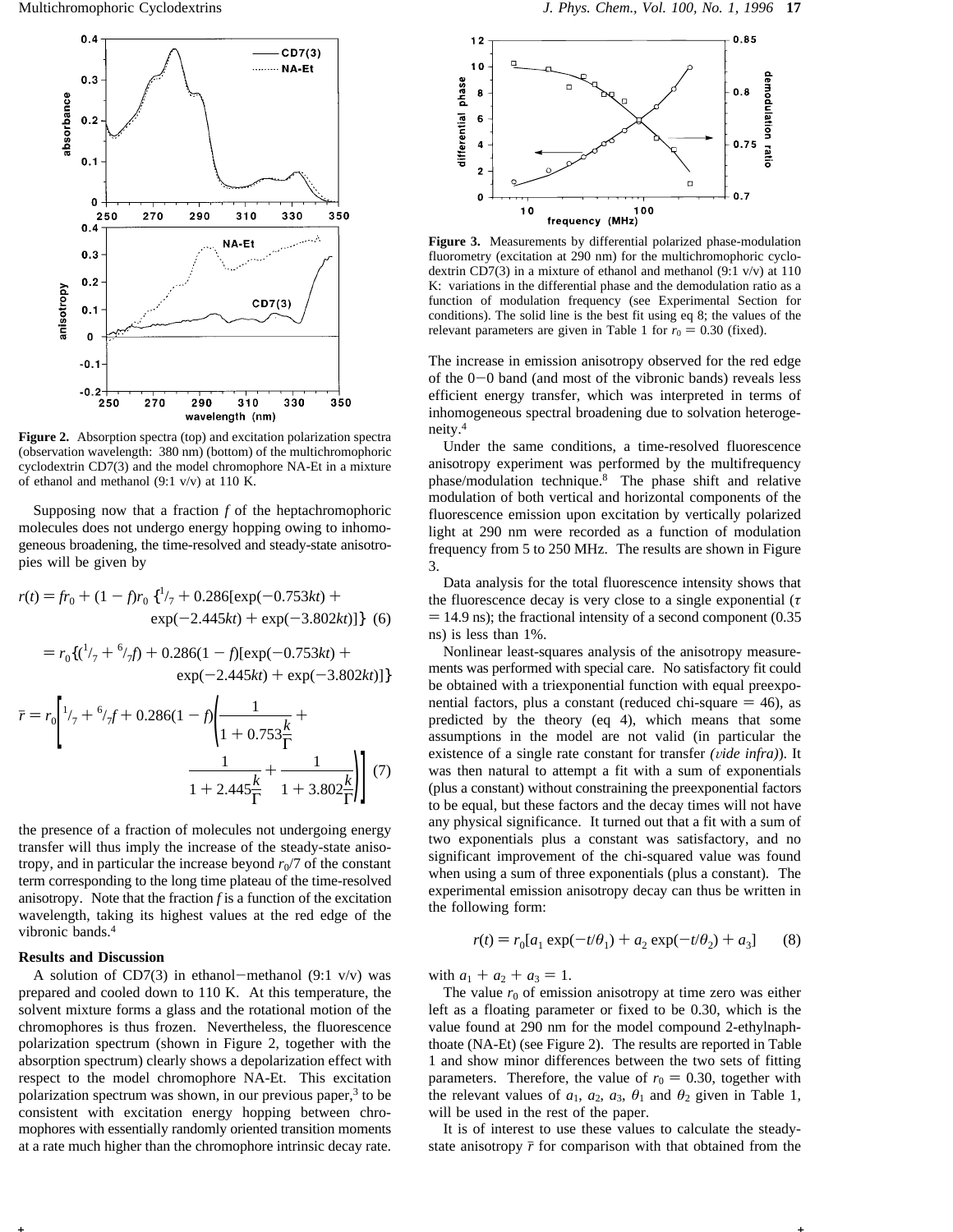**TABLE 1: Data Analysis of the Time-Resolved Anisotropy Experiment in Ethanol**-**Methanol (9:1 v/v) at 110 K***<sup>a</sup>*

| ro      | a <sub>1</sub> | $\theta_1$ (ns)                                          | a <sub>2</sub> | $\theta_2$ (ns) | $a_3$ | $\gamma_{\rm R}^2$ |
|---------|----------------|----------------------------------------------------------|----------------|-----------------|-------|--------------------|
| 0.30    |                | $0.713 \pm 0.177 \pm 0.100 \pm 3.55 \pm 0.187 \pm 1.431$ |                |                 |       |                    |
| (fixed) |                | $0.005$ $0.004$ $0.005$ $0.44$ $0.004$                   |                |                 |       |                    |
| 0.253   |                | $0.68 \pm 0.25 \pm 0.108 \pm 4.67 \pm 0.214 \pm 0.991$   |                |                 |       |                    |
|         | 0.01           | $0.03 -$                                                 | 0.005          | 0.95            | 0.007 |                    |

*<sup>a</sup>* The values given in this table correspond to the best fit using *r*(*t*)  $= r_0$  [ $a_1 \exp(-t/\theta_1) + a_2 \exp(t/\theta_2) + a_3$ ], with  $a_1 + a_2 + a_3 = 1$ .

steady-state experiment.  $\bar{r}$  is obtained by integration over the fluorescence decay which is approximated to a single exponential with a lifetime  $\tau = 14.9$  ns:

$$
\bar{r} = r_0 \left[ \frac{a_1}{1 + \tau/\theta_1} + \frac{a_2}{1 + \tau/\theta_2} + a_3 \right]
$$
(9)

The value obtained in this way is 0.064, which is in good agreement with the experimental value:  $0.062 \pm 0.005$ .

Let us examine now the limiting value of  $r(t)/r_0$ . The theory (eq 4) predicts  $r(\infty)/r_0 = 1/7 = 0.143$  while the experimental value is 0.187 for  $r_0 = 0.3$  (Table 1). This value is thus significantly larger than the theoretical one, and the question arises as to whether the mutual orientations of the chromophores are not completely at random. Before trying to answer this question, let us calculate the expected value of *r* at 334 nm which is close to the  $0-0$  transition and at which no significant red-edge effect exists. At this wavelength, the excitation polarization spectrum of NA-Et yields  $r_0 = 0.34$ . Then, the value of r expected from the anisotropy decay parameters (eq 8) with  $\tau = 14.9$  ns is 0.073 which is significantly larger than the experimental value 0.051. This observation prompted us to suppose that the experimental decay at 290 nm contains a contribution from molecules that do not undergo energy transfer because of possible residual red-edge effect (290 nm lies indeed in the red-edge of a vibronic band of the second electronic band-  $(1L_a \leftarrow A)$ ). Let us note *f* the fraction of these molecules. *r*(*t*) is then given by

$$
r(t) = fr_0 + (1 - fr_0[\alpha_1 \exp(-t/\theta_1) + \alpha_2 \exp(t/\theta_2) + \alpha_3]
$$
  
=  $r_0[\alpha_3 + f(1 - \alpha_3) + \alpha_1 \exp(-t/\theta_1) + \alpha_2 \exp(t/\theta_2)]$  (10)

As the experimental decay was analyzed using eq 8, comparison between eqs 8 and 10 leads to  $f = (a_3 - a_3)/(1 - a_3)$  $\alpha_3$ ). Assuming that there is no preferred mutual orientation between the chromophores,  $\alpha_3$  is taken to be 1/7. Hence, for  $a_3 = 0.187$ , *f* is equal to 0.052, i.e., about 5%. Therefore, a small fraction of molecules not undergoing energy transfer can account for the difference between the experimental and theoretical values of  $r(\infty)/r_0$ .

Further comparison between eqs 8 and 10 allows us to determine  $\alpha_1 = 0.752$  and  $\alpha_2 = 0.105$ , and to calculate the expected value for the steady-state anisotropy at 334 nm by means of the following relation

$$
\bar{r} = r_0 \left[ \frac{\alpha_1}{1+\tau/\theta_1} + \frac{\alpha_2}{1+\tau/\theta_2} + \frac{1}{7} \right]
$$

where  $r_0 = 0.34$ ,  $\theta_1$  and  $\theta_2$  are taken from Table 1 (0.177 and 3.55 ns, respectively), and  $\tau = 14.9$  ns. The final result is  $\bar{r} =$ 0.059 which is in better agreement with the experimental value of  $0.051 \pm 0.005$ . Such a satisfactory agreement confirms the validity of the assumption that  $r(\infty)/r_0$  is 1/7, i.e. there is no preferred mutual orientation between the chromophores.



**Figure 4.** Comparison between the experimental and theoretical decays of emission anisotropy (see text).

As regards the rate constant for energy hopping, it is of interest to estimate it from Förster's theory<sup>9</sup> by means of the well-known relation

$$
k = \frac{1}{\tau} \left(\frac{R_0}{R}\right)^6
$$

where  $R$  is the interchromophoric distance and  $R_0$  is the isotropic critical radius given by

$$
R_0 = 0.2108[\kappa^2 \Phi_0 n^{-4} \int_0^\infty I(\lambda) \epsilon(\lambda) \lambda^4 d\lambda]^{1/6}
$$

with  $R_0$  in angströms, where  $\kappa^2$  is the orientational factor,  $\Phi_0$ the donor fluorescence quantum yield, *n* the average refractive index of the medium in the wavelength range where spectral overlap is significant,  $I(\lambda)$  the normalized fluorescence spectrum of the donor,  $\epsilon(\lambda)$  the acceptor absorption coefficient (in  $dm^3 \cdot mol^{-1} \cdot cm^{-1}$ , and  $\lambda$  the wavelength in nanometers.

Despite the fact that the assumption of dynamic averaging regime is not valid in a rigid medium, we take the orientation factor  $\kappa^2$  equal to the dynamic average, i.e., 2/3, because only an order of magnitude is searched. With the quantum yield  $\Phi_0$  $= 0.48$ ,<sup>3</sup> and  $n = 1.36$ , the value of  $R_0$  is found to be 14 Å. The average interchromophoric distance being about 8 Å, the value predicted by Förster's theory is  $1.9 \times 10^9$  s<sup>-1</sup>.

Comparison is desirable between the experimental anisotropy decay and the theoretical decay in order to obtain a best fit value of *k* appearing in eq 4. In order to get rid of the residual rededge effect at 290 nm, the best fit is searched for

$$
r(t)/r_0 - \alpha_3 = \alpha_1 \exp(-t/\theta_1) + \alpha_2 \exp(t/\theta_2) =
$$
  
0.752 exp(-t/0.177) + 0.105 exp(-t/3.55)

by using the theoretical relation

**+ +**

$$
r(t)/r_0 - 1/7 = 0.286[\exp(-0.753kt) + \exp(-2.445kt) + \exp(-3.802kt)]
$$

The comparison is displayed in Figure 4. The best fit value of *k* is  $(2.0 \pm 0.1) \times 10^9$  s<sup>-1</sup>.

The difference in shape between the experimental and theoretical decays arises from several causes. First, the model assumes a single rate constant for all neighboring pairs, which is not exact, because a distribution of distances, although narrow, should exist, and also because not all pairs have the same mutual orientation. A second cause is the presence of inhomogeneous broadening-in this work, it was rationalized as a fraction of molecules not undergoing hopping, but more realistically it implies a distribution of rate constants.

However, the model is semiquantitatively obeyed, if a small contribution from inhomogeneous broadening is allowed for.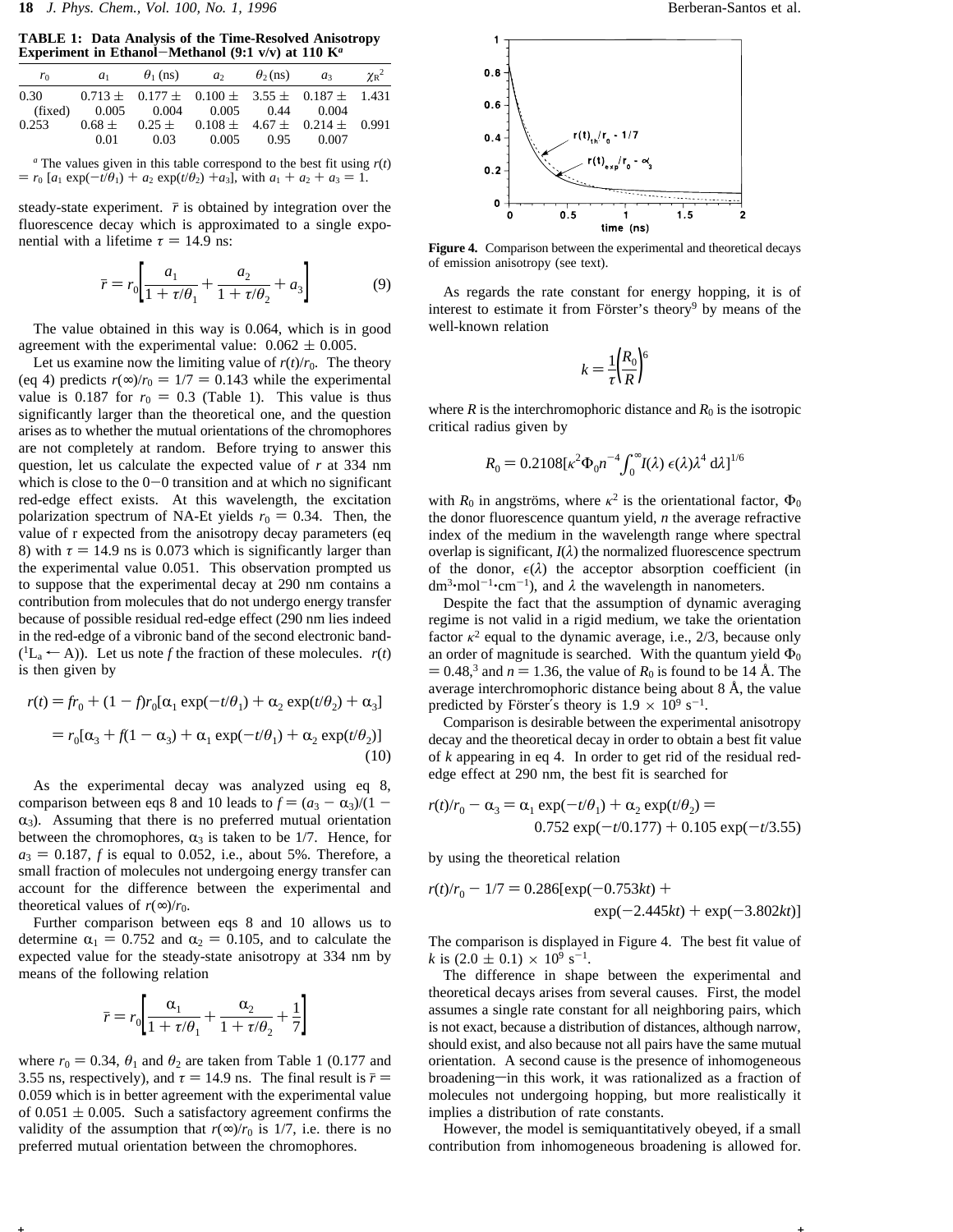The value of *k* is surprisingly in very good agreement with that estimated by Förster's theory, despite the latter being a crude approximation because the distributions of distances and mutual orientations of the chromophores have not been taken into account. Therefore, although Dexter's exchange mechanism for energy transfer<sup>10</sup> cannot be excluded since the flexible link of the chromophores allows them to approach each other at a distance smaller than 5 Å, it is reasonable to consider that the energy hopping process is mainly governed by Förster's dipoledipole mechanism.

### **Conclusion**

Dynamics of energy hopping between seven chromophores in a circular arrangement has been theoretically studied under the assumption of a unique identical rate constant for energy hopping, supposed to occur only between randomly oriented nearest neighbors. The overall fluorescence anisotropy is found to be a triple-exponential decay with equal amplitudes, plus a constant term which is  $1/7$ th of the fundamental anisotropy  $r_0$ .

Steady-state and frequency-domain fluorescence anisotropy experiments are in good agreement with a long-time levelingoff of the emission anisotropy at  $r_0/7$ , thus confirming that there is no preferred mutual orientation between the chromophores.

As regards the dynamics of energy hopping, the difference between the experimental and theoretical anisotropy decay curves can be explained by the approximations made in the model. In particular, the distributions of distances and mutual orientations of the chromophores have not been taken into account. Nevertheless, an average value of the rate constant for energy hopping can be determined and is consistent with a predominant dipole-dipole mechanism of transfer.

Further studies with cyclodextrins labeled with chromophores on the primary face, i.e., at a closer distance than in the present investigation, will be undertaken. Much faster energy hopping is indeed expected and should involve both dipole-dipole and exchange mechanisms. Furthermore, Monte-Carlo simulations are in progress for a better theoretical description of excitation energy hopping among randomly oriented chromophores; the preliminary results show that a distribution of tranfer rate constants should be considered instead of a single average rate constant.

### **Experimental Section**

**Materials.** The synthesis of CD7(3) was previously described.<sup>3</sup> Commercially available methanol and ethanol (spectroscopic grade) were used without further purification.

Methods. The UV-vis absorption spectra were recorded on a Kontron Uvikon-940 spectrophotometer. Steady-state fluorescence anisotropies, defined as  $r = (I_{\parallel} - I_{\perp})/(I_{\parallel} + 2 I_{\perp})$ , (where *I*|| and *I*<sup>⊥</sup> are the fluorescence intensities observed with vertically polarized excitation light and vertically and horizontally polarized emissions, respectively) were measured with a SLM 8000 C spectrofluorometer. The G-factor method<sup>11</sup> was used to correct the data for instrumental response.

Low-temperature spectra (110 K) were performed with an Oxford DN1704 cryostat with windows; specially made 1 cm  $\times$  1-cm strain-free quartz cuvettes were used for the sample.

Time-resolved fluorescence measurements were obtained with the multifrequency phase fluorometer at the Laboratory for Fluorescence Dynamics at the University of Illinois at Urbana-Champaign. The light source is a mode-locked Nd-YAG laser, (Coherent 700) which synchronously pumps a rhodamine 6G dye laser. Data were collected until the standard deviation of each phase and modulation measurements were below 0.2 and 0.004 for the phase and modulation, respectively. A special low-temperature cryostat was built for this experiment that allow the measurement of two cuvettes by rotation of the lowtemperature dewar. The lifetime measurement were obtained using *p*-terphenyl (1.05 ns) as a reference. The reference was at room temperature. The temperature control of the lowtemperature dewar was better than 1 °C during the entire measurement.

Analysis of the data was performed using the Globals Unlimited software (Beechem and Gratton).

**Acknowledgment.** M.N.B.S. was supported through Project STRD A/C/CEN/421/92 of JNICT (Portugal) and FEDER (EU). The support from the Centre National de la Recherche Scientifique is gratefully acknowledged.

### **Appendix**

Equation 1 can be written as

$$
\frac{\mathrm{d}}{\mathrm{d}t} \mathbf{P} = \mathbf{K} \mathbf{P} \tag{A1}
$$

where  $P$  is the excitation probability vector and  $K$  is the matrix of rate coefficients. Defining the auxiliary vector **Q**

$$
\mathbf{Q} = e^{\Gamma t} \mathbf{P} \tag{A2}
$$

eq A1 becomes

$$
\frac{\mathrm{d}}{\mathrm{d}t}\mathbf{Q} = \mathbf{L}\mathbf{Q} \tag{A3}
$$

where the matrix **L** is

$$
\mathbf{L} = \begin{bmatrix} -2k & k & 0 & 0 & 0 & 0 & k \\ k & -2k & k & 0 & 0 & 0 & 0 \\ 0 & k & -2k & k & 0 & 0 & 0 \\ 0 & 0 & k & -2k & k & 0 & 0 \\ 0 & 0 & 0 & k & -2k & k & 0 \\ 0 & 0 & 0 & 0 & k & -2k & k \\ k & 0 & 0 & 0 & 0 & k & -2k \end{bmatrix}
$$
 (A4)

The solution of eq A3 is obtained as detailed in ref 12, the calculation of the eigenvalues and eigenvectors of matrix **L** being the main steps.

The eigenvalues  $\lambda_n$  ( $n = 1, 2, ..., 7$ ) of the matrix **L** are the roots of the secular equation

$$
|\mathbf{L} - \lambda \mathbf{U}| = 0 \tag{A5}
$$

By making

**+ +**

$$
x = -((\lambda/k) + 2) \tag{A6}
$$

eq A5 becomes

$$
\begin{vmatrix}\nx & 1 & 0 & 0 & 0 & 0 & 1 \\
1 & x & 1 & 0 & 0 & 0 & 0 \\
0 & 1 & x & 1 & 0 & 0 & 0 \\
0 & 0 & 1 & x & 1 & 0 & 0 \\
0 & 0 & 0 & 1 & x & 1 & 0 \\
0 & 0 & 0 & 0 & 1 & x & 1 \\
1 & 0 & 0 & 0 & 0 & 1 & x\n\end{vmatrix} = 0
$$
 (A7)

The determinant of eq A7 is recognized as a cyclic determinant, or circulant,<sup>13</sup> and therefore eq A7 can be rewritten as

$$
\prod_{n=1}^{7} (x + \omega_n + \omega_n^{6}) = 0
$$
 (A8)